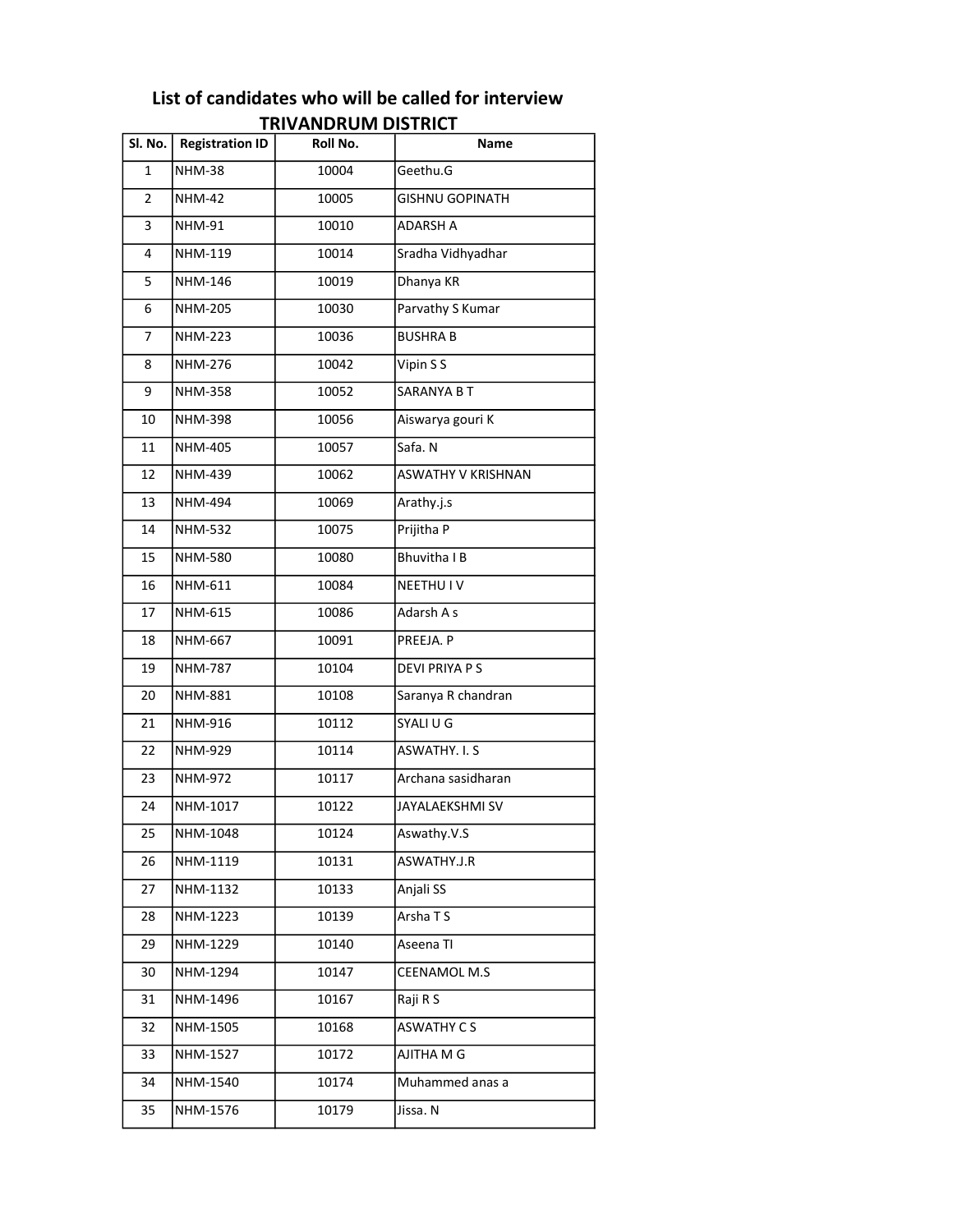| 36 | NHM-1631 | 10183 | Dinimol D L               |
|----|----------|-------|---------------------------|
| 37 | NHM-1633 | 10184 | NITHYA KR                 |
| 38 | NHM-1679 | 10187 | <b>AMBILI S</b>           |
| 39 | NHM-1696 | 10188 | Lekshmi v s               |
| 40 | NHM-1768 | 10197 | Athira.A.S                |
| 41 | NHM-1777 | 10198 | Manikandan u a            |
| 42 | NHM-1786 | 10199 | <b>HAZEENAN</b>           |
| 43 | NHM-1822 | 10201 | <b>ARUN S</b>             |
| 44 | NHM-1843 | 10202 | Binoy                     |
| 45 | NHM-1854 | 10204 | Tincymol P.V              |
| 46 | NHM-1935 | 10206 | RAJIMOL V                 |
| 47 | NHM-1959 | 10208 | <b>SHIBINA TN</b>         |
| 48 | NHM-2084 | 10220 | Soumya v                  |
| 49 | NHM-2107 | 10222 | Saranya. V                |
| 50 | NHM-2130 | 10225 | Deepthi. T. K             |
| 51 | NHM-2142 | 10227 | <b>ASHA SENAN P R</b>     |
| 52 | NHM-2143 | 10228 | <b>BIJI BABUS</b>         |
| 53 | NHM-2147 | 10229 | <b>BRINEES B SATHEESH</b> |
| 54 | NHM-2170 | 10231 | NITHYA S S                |
| 55 | NHM-2178 | 10232 | SRUTHI GU                 |
| 56 | NHM-2185 | 10234 | <b>SINY MATHEW</b>        |
| 57 | NHM-2205 | 10237 | <b>MENANCY S</b>          |
| 58 | NHM-2217 | 10238 | ABHILASH A                |
| 59 | NHM-2379 | 10245 | AFRUSHAHANA A A           |
| 60 | NHM-2429 | 10252 | LINDA B S                 |
| 61 | NHM-2467 | 10257 | Viji.V                    |
| 62 | NHM-2521 | 10265 | Haritha TS                |
| 63 | NHM-2558 | 10269 | Arya                      |
| 64 | NHM-2653 | 10275 | Bindulekha V              |
| 65 | NHM-2864 | 10289 | Vishnu Manohar M P        |
| 66 | NHM-2879 | 10292 | Ramya S K                 |
| 67 | NHM-2913 | 10295 | Asha.P.S                  |
| 68 | NHM-2914 | 10296 | SREEDIVYA S R             |
| 69 | NHM-3046 | 10306 | <b>REVATHY S</b>          |
| 70 | NHM-3056 | 10309 | Aswathy L P               |
| 71 | NHM-3060 | 10311 | SREELEKSHMI J L           |
| 72 | NHM-3127 | 10316 | SHIJI J L                 |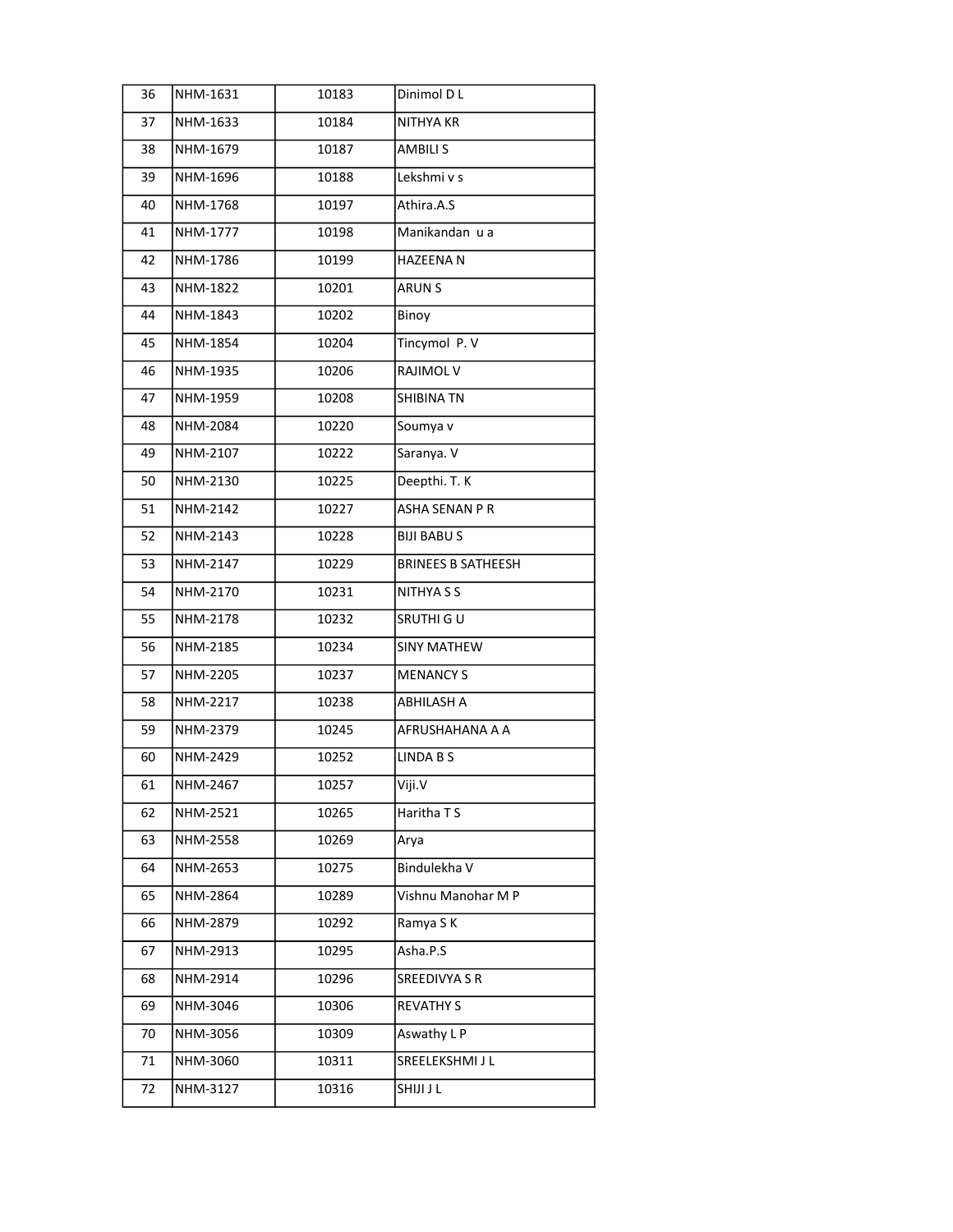| 73  | NHM-3170 | 10321 | ASHARJ              |
|-----|----------|-------|---------------------|
| 74  | NHM-3321 | 10334 | Reshmi L P          |
| 75  | NHM-3482 | 10345 | JAYASREE M P        |
| 76  | NHM-3512 | 10349 | RAKHI J S           |
| 77  | NHM-3514 | 10350 | Anjali Gopi C       |
| 78  | NHM-3534 | 10352 | PRATHEESH KUMAR P R |
| 79  | NHM-3559 | 10357 | Athira S Vishnu     |
| 80  | NHM-3622 | 10362 | DHANYA.D            |
| 81  | NHM-3656 | 10363 | ANJU K S            |
| 82  | NHM-3703 | 10369 | NEETHU THOMAS       |
| 83  | NHM-3759 | 10372 | Nithya g nair       |
| 84  | NHM-3778 | 10375 | Neethu K Danikutty  |
| 85  | NHM-3806 | 10377 | Divya S             |
| 86  | NHM-3835 | 10382 | CHINCHU ST          |
| 87  | NHM-3975 | 10396 | Neethu.p.b          |
| 88  | NHM-4103 | 10407 | Sharanya A          |
| 89  | NHM-4207 | 10413 | ANJITHA AJAYAN. D   |
| 90  | NHM-4220 | 10414 | Anupriya. P.K       |
| 91  | NHM-4289 | 10415 | SALINI.S            |
| 92  | NHM-4457 | 10427 | Anie C I            |
| 93  | NHM-4460 | 10428 | Akhila Vijayarajan  |
| 94  | NHM-4558 | 10437 | AMRITHAUB           |
| 95  | NHM-4623 | 10439 | <b>AKHILA SK</b>    |
| 96  | NHM-4643 | 10442 | sajana mol S R      |
| 97  | NHM-4710 | 10446 | <b>ASWATHY M J</b>  |
| 98  | NHM-4735 | 10448 | <b>JISHA A P</b>    |
| 99  | NHM-4827 | 10452 | JINU JOSE           |
| 100 | NHM-4848 | 10453 | ASWATHY RAJ V M     |
| 101 | NHM-4920 | 10457 | CHINCHU M           |
| 102 | NHM-5095 | 10471 | GOPIKA SOORAJ       |
| 103 | NHM-5114 | 10473 | FABNA R MUHAMMED    |
| 104 | NHM-5172 | 10478 | JINCY TITUS R       |
| 105 | NHM-5185 | 10481 | <b>BABITHA. B</b>   |
| 106 | NHM-5226 | 10485 | Ancy Thomas         |
| 107 | NHM-5239 | 10486 | NEETHU KRISHNAN K P |
| 108 | NHM-5320 | 10492 | VAISHNA S S         |
| 109 | NHM-5323 | 10493 | Karthika Mohan      |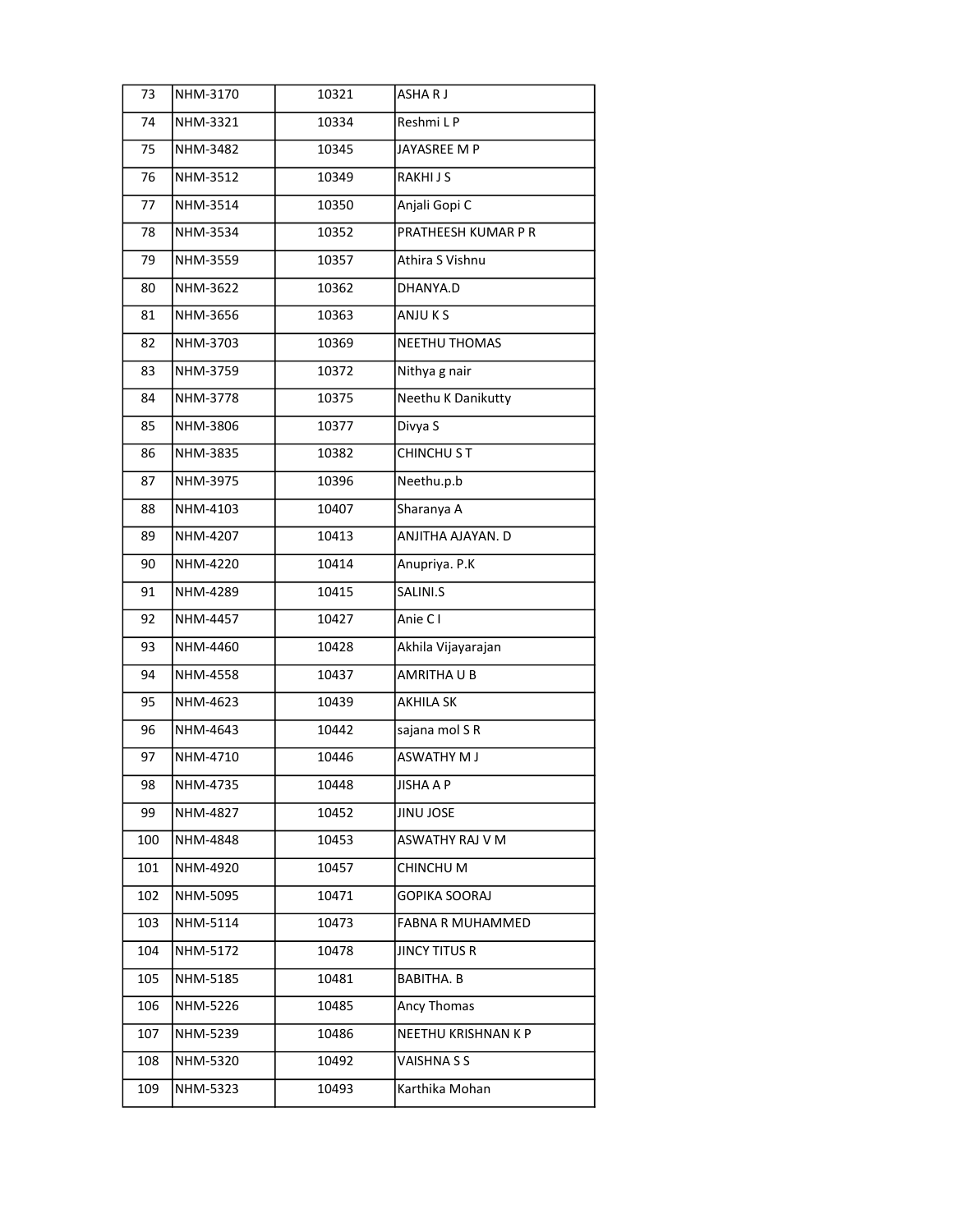| 110 | NHM-5354 | 10496 | Meena u                |
|-----|----------|-------|------------------------|
| 111 | NHM-5451 | 10505 | SHASMIN.C.H            |
| 112 | NHM-5591 | 10518 | SOUMYA S S             |
| 113 | NHM-5666 | 10528 | KALA.S                 |
| 114 | NHM-5685 | 10532 | ANJALI L               |
| 115 | NHM-5716 | 10535 | HENA CHANDRANA A C     |
| 116 | NHM-5834 | 10543 | <b>ASWATHY S S</b>     |
| 117 | NHM-5838 | 10544 | SARANYA M V            |
| 118 | NHM-5856 | 10545 | Sharmya ks             |
| 119 | NHM-5895 | 10548 | Vidhyamol V            |
| 120 | NHM-5903 | 10549 | NISHA B M              |
| 121 | NHM-5928 | 10551 | SARANYA SASI           |
| 122 | NHM-5953 | 10557 | SHIJIN W               |
| 123 | NHM-5972 | 10558 | AMEENA BEEVIRR         |
| 124 | NHM-6032 | 10564 | <b>JYOTHILAKSHMI R</b> |
| 125 | NHM-6057 | 10566 | PRAJITH N              |
| 126 | NHM-6242 | 10582 | Anupremraj             |
| 127 | NHM-6247 | 10583 | Ramsa .S               |
| 128 | NHM-6270 | 10587 | Suni S                 |
| 129 | NHM-6355 | 10592 | Sreemithula            |
| 130 | NHM-6482 | 10599 | <b>REMYARB</b>         |
| 131 | NHM-6511 | 10602 | Lubaina.N              |
| 132 | NHM-6569 | 10606 | Sreeja P S             |
| 133 | NHM-6593 | 10608 | Joe M Das              |
| 134 | NHM-6714 | 10613 | Revathy JU             |
| 135 | NHM-6727 | 10615 | <b>INDULEKHASS</b>     |
| 136 | NHM-6753 | 10621 | ARCHANA R.S            |
| 137 | NHM-6833 | 10626 | SHAMILY SHAJI M        |
| 138 | NHM-6842 | 10627 | <b>SOUMYA RAVI</b>     |
| 139 | NHM-6856 | 10630 | Keerthi M S            |
| 140 | NHM-6869 | 10632 | Soji mon s             |
| 141 | NHM-7005 | 10639 | Sumi M S               |
| 142 | NHM-7144 | 10652 | Arshakrishanan R       |
| 143 | NHM-7145 | 10653 | Sreenu.V.P             |
| 144 | NHM-7207 | 10658 | Simmi S S              |
| 145 | NHM-7254 | 10663 | Praseetha KP           |
| 146 | NHM-7324 | 10670 | LAKSHMICS              |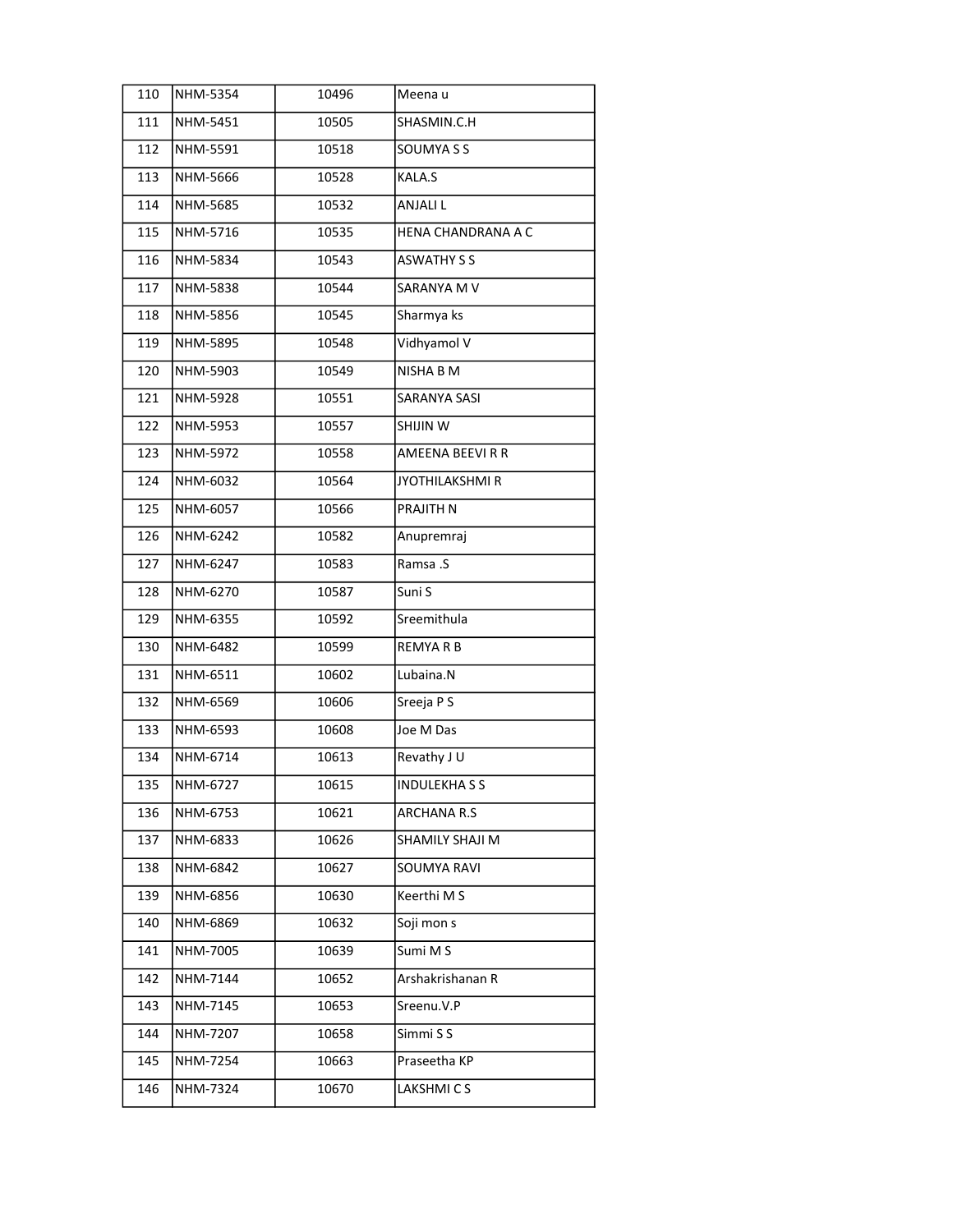| 147 | NHM-7340 | 10672 | FEBA ZECHARIAH           |
|-----|----------|-------|--------------------------|
| 148 | NHM-7354 | 10673 | NITHEESH S G             |
| 149 | NHM-7375 | 10674 | PRAJEENA P S             |
| 150 | NHM-7394 | 10675 | <b>JINIKR</b>            |
| 151 | NHM-7405 | 10676 | <b>BINITHAKUMARI M</b>   |
| 152 | NHM-7430 | 10680 | SHEEJA B L               |
| 153 | NHM-7549 | 10690 | MEENU D P                |
| 154 | NHM-7685 | 10701 | RACHANA.A.M.NAIR         |
| 155 | NHM-7703 | 10702 | Ashalekshmi P C          |
| 156 | NHM-7798 | 10710 | Prasobha.PB              |
| 157 | NHM-7828 | 10712 | LEKSHMI CV               |
| 158 | NHM-7844 | 10713 | KRISHNA BHASKAR          |
| 159 | NHM-7847 | 10715 | VISHNUPRIYA V T          |
| 160 | NHM-7900 | 10718 | MANJIMA P RAJ            |
| 161 | NHM-7916 | 10719 | Lekshmi O                |
| 162 | NHM-8031 | 10732 | <b>GEETHU.S</b>          |
| 163 | NHM-8037 | 10734 | ATHIRA U S               |
| 164 | NHM-8052 | 10737 | MEENU G S                |
| 165 | NHM-8206 | 10750 | LAL FS                   |
| 166 | NHM-8232 | 10752 | ARSHAM <sub>S</sub>      |
| 167 | NHM-8265 | 10755 | NITHYA G S               |
| 168 | NHM-8315 | 10759 | REMYA MOHAN.B            |
| 169 | NHM-8366 | 10766 | ATHIRA B NAIR            |
| 170 | NHM-8410 | 10771 | Manju krishnan           |
| 171 | NHM-8492 | 10786 | Ambili i                 |
| 172 | NHM-8504 | 10788 | <b>ARATHY RS</b>         |
| 173 | NHM-8516 | 10789 | ATHIRA V S               |
| 174 | NHM-8656 | 10798 | PARVATHY CHANDRAN S      |
| 175 | NHM-8699 | 10799 | MEERAKS                  |
| 176 | NHM-8768 | 10804 | Vaishna. GS              |
| 177 | NHM-8864 | 10811 | SHAHINA F                |
| 178 | NHM-8916 | 10813 | Sreejith vm              |
| 179 | NHM-8964 | 10816 | Ragini.R.S               |
| 180 | NHM-9077 | 10826 | <b>ASWATHY R</b>         |
| 181 | NHM-9120 | 10830 | RESHMA S                 |
| 182 | NHM-9217 | 10836 | <b>CHINCHULT</b>         |
| 183 | NHM-9356 | 10854 | <b>ASWATHY SURENDRAN</b> |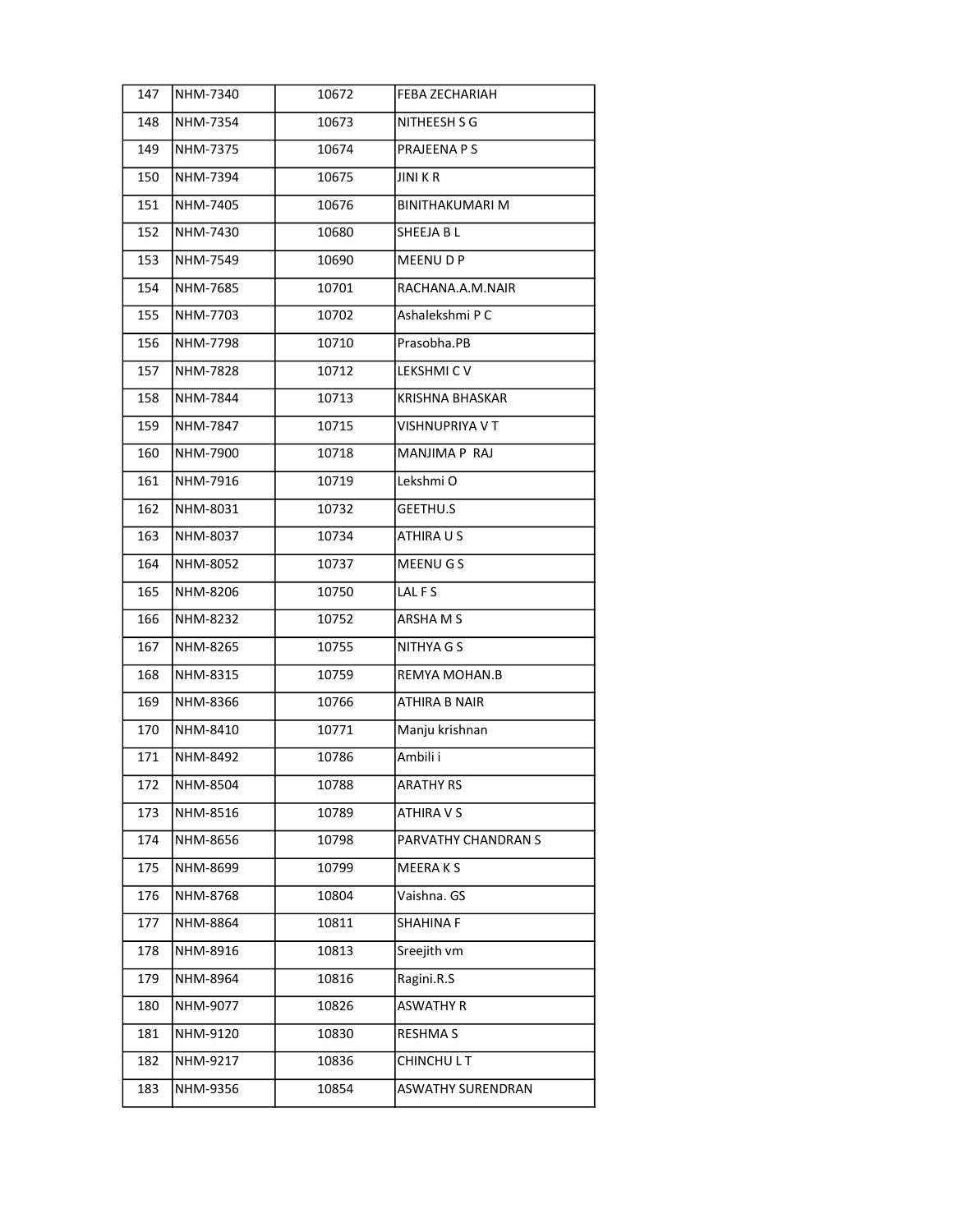| 184 | NHM-9360  | 10856 | Aswathy M J            |
|-----|-----------|-------|------------------------|
| 185 | NHM-9363  | 10857 | Surya.M.R              |
| 186 | NHM-9366  | 10858 | SARANYA A S            |
| 187 | NHM-9452  | 10864 | SREEJA. R              |
| 188 | NHM-9503  | 10867 | Alka Ramachandran      |
| 189 | NHM-9539  | 10870 | ATHIRA C L             |
| 190 | NHM-9764  | 10885 | N DIVYA                |
| 191 | NHM-9768  | 10886 | PRIYANKA.L.P           |
| 192 | NHM-9812  | 10893 | <b>GOPIKA PRATHAP</b>  |
| 193 | NHM-9853  | 10894 | <b>SUMI VS</b>         |
| 194 | NHM-9978  | 10903 | SHEMI A S              |
| 195 | NHM-10119 | 10918 | SREEJA S R             |
| 196 | NHM-10192 | 10921 | <b>ASHA S NAIR</b>     |
| 197 | NHM-10234 | 10925 | Vishnu Priya J         |
| 198 | NHM-10273 | 10930 | SIJI K CHANDRAN        |
| 199 | NHM-10340 | 10935 | Asha. G. S             |
| 200 | NHM-10375 | 10940 | VIJITHA RAJ S V        |
| 201 | NHM-10448 | 10946 | Sminu CC               |
| 202 | NHM-10484 | 10949 | <b>RESHMISR</b>        |
| 203 | NHM-10630 | 10967 | AARSHA SUDESAN P       |
| 204 | NHM-10710 | 10971 | Rejila Titus           |
| 205 | NHM-10723 | 10973 | ABDUL ARSHAD M P       |
| 206 | NHM-10932 | 10984 | Linju L                |
| 207 | NHM-10941 | 10985 | Rajitha.R              |
| 208 | NHM-11055 | 10997 | ANJALI. T              |
| 209 | NHM-11118 | 11001 | Akhila V Nair          |
| 210 | NHM-11135 | 11003 | <b>JINIMOL. R</b>      |
| 211 | NHM-11179 | 11008 | Geethu GL              |
| 212 | NHM-11195 | 11010 | HARIKRISHNAN S         |
| 213 | NHM-11461 | 11030 | <b>REJINS</b>          |
| 214 | NHM-11651 | 11040 | HASEENA BEEGUM J       |
| 215 | NHM-11652 | 11041 | RAJALEKSHMI S          |
| 216 | NHM-11783 | 11053 | <b>JIJI A CHANDRAN</b> |
| 217 | NHM-11829 | 11059 | JIJI. S. A             |
| 218 | NHM-11941 | 11072 | <b>SUBHAB</b>          |
| 219 | NHM-12034 | 11079 | SOUMYA S S             |
| 220 | NHM-12113 | 11084 | ARYABABU               |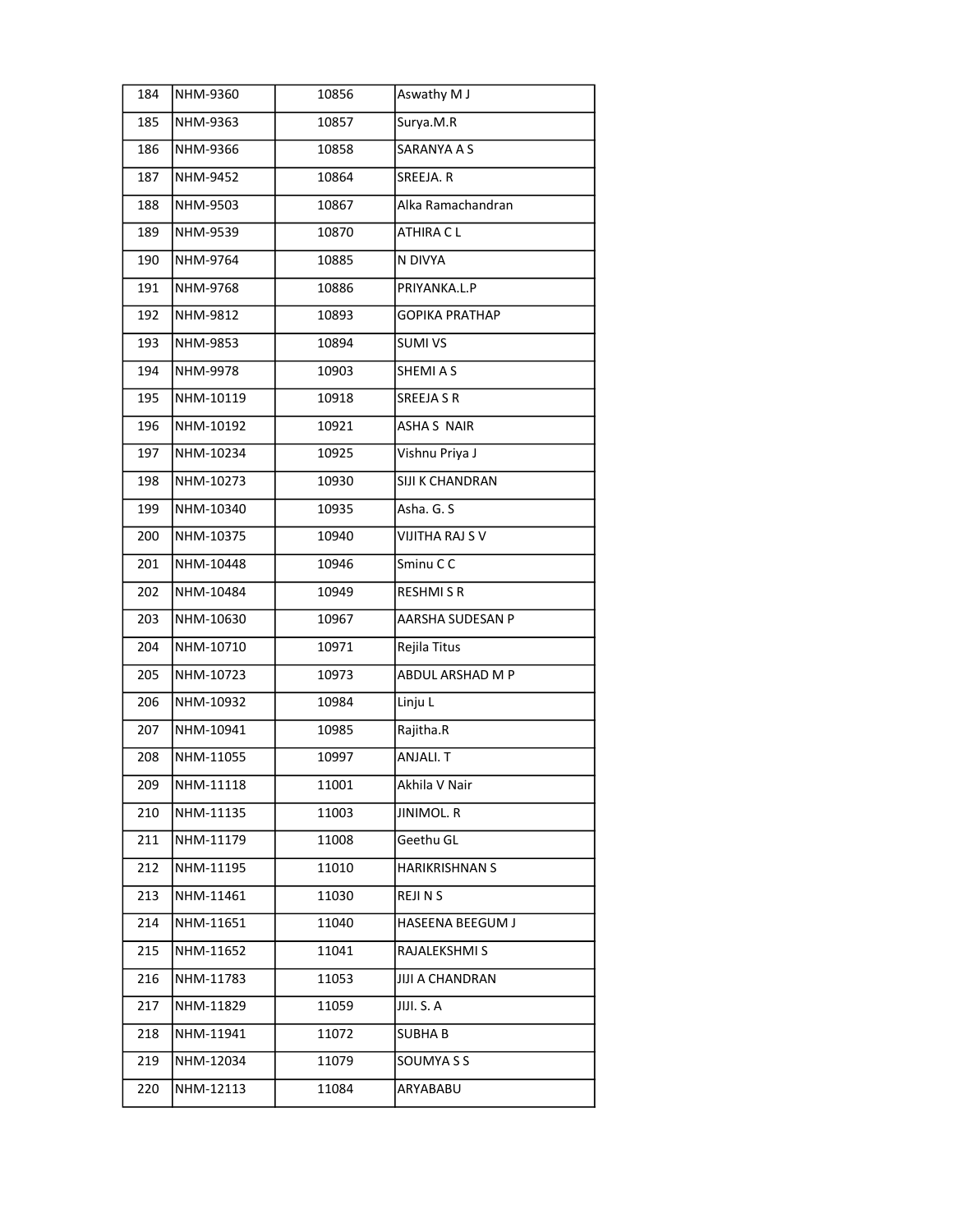| 221 | NHM-12128 | 11085 | Sarika krishnan. K    |
|-----|-----------|-------|-----------------------|
| 222 | NHM-12131 | 11086 | <b>SOORYA S NAIR</b>  |
| 223 | NHM-12175 | 11089 | <b>BERTIN MP</b>      |
| 224 | NHM-12212 | 11095 | SOUMYA R S            |
| 225 | NHM-12254 | 11096 | SIJI S                |
| 226 | NHM-12270 | 11098 | Sabina S Kumar        |
| 227 | NHM-12292 | 11100 | divya s c nair        |
| 228 | NHM-12322 | 11106 | KARTHIKA GOPAN C      |
| 229 | NHM-12375 | 11110 | ARUL LEKSHMI S L      |
| 230 | NHM-12391 | 11112 | DRISYA V A            |
| 231 | NHM-12450 | 11116 | PRIYA S P             |
| 232 | NHM-12464 | 11118 | ATHIRARAJ U           |
| 233 | NHM-12611 | 11129 | Parvathy S            |
| 234 | NHM-12666 | 11131 | Maneesha M Lal        |
| 235 | NHM-12803 | 11134 | <b>SREEDEVIRP</b>     |
| 236 | NHM-12826 | 11135 | JINU.K                |
| 237 | NHM-12844 | 11136 | Dhanya R Nair         |
| 238 | NHM-12860 | 11137 | Vijayalekshmi V       |
| 239 | NHM-12866 | 11138 | <b>KARUNA M C</b>     |
| 240 | NHM-12904 | 11142 | Muhammed Aslam N      |
| 241 | NHM-13014 | 11146 | <b>ANEESHAR</b>       |
| 242 | NHM-13038 | 11147 | SHIRAS A              |
| 243 | NHM-13041 | 11148 | KRISHNA MOL. V        |
| 244 | NHM-13068 | 11152 | ASHA A P              |
| 245 | NHM-13200 | 11162 | Athira.G.L            |
| 246 | NHM-13216 | 11166 | SALINI A              |
| 247 | NHM-13239 | 11167 | Divyamaniyan u m      |
| 248 | NHM-13263 | 11172 | SIVYA SIMON V         |
| 249 | NHM-13271 | 11173 | Aswathy M S           |
| 250 | NHM-13370 | 11178 | Bismi c               |
| 251 | NHM-13373 | 11179 | <b>JINI V KUMAR</b>   |
| 252 | NHM-13464 | 11190 | Anusha A U            |
| 253 | NHM-13505 | 11196 | DEVI M                |
| 254 | NHM-13510 | 11197 | <b>BIJILA V</b>       |
| 255 | NHM-13535 | 11200 | <b>KRISHNASREE KS</b> |
| 256 | NHM-13564 | 11202 | SOUMYA U              |
| 257 | NHM-13607 | 11208 | SHINTU S J            |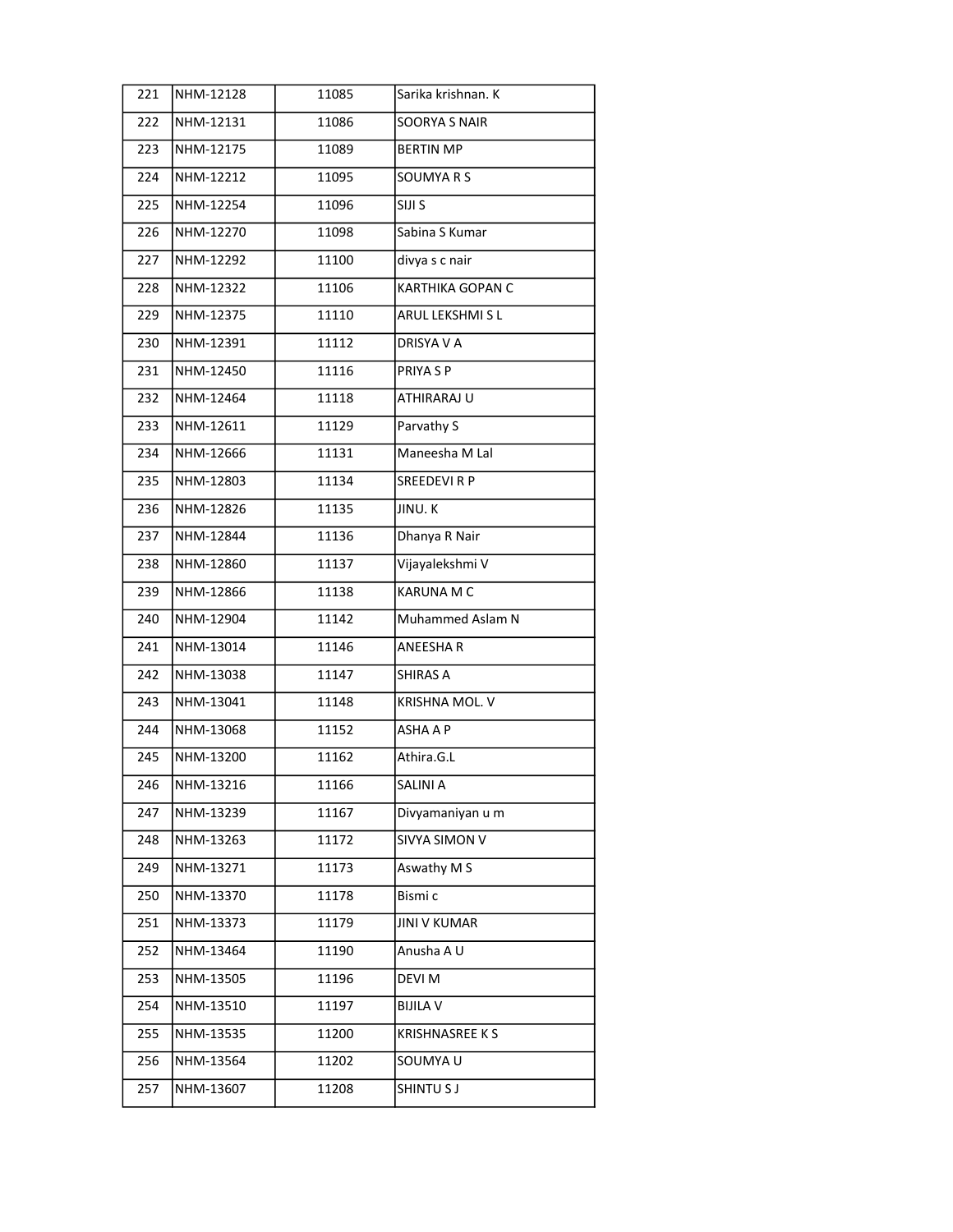| 258 | NHM-13614 | 11211 | <b>VEENA V NAIR</b>       |
|-----|-----------|-------|---------------------------|
| 259 | NHM-13618 | 11212 | SANDHYARANI V             |
| 260 | NHM-13656 | 11214 | ATHIRA A R                |
| 261 | NHM-13699 | 11218 | AISWARYA G                |
| 262 | NHM-13799 | 11227 | SAJITHA S                 |
| 263 | NHM-13880 | 11239 | Jeyanthij                 |
| 264 | NHM-13932 | 11245 | REMYAMOHAN                |
| 265 | NHM-14054 | 11255 | <b>SARITHA S</b>          |
| 266 | NHM-14117 | 11264 | ANJU KARTHIKEYAN          |
| 267 | NHM-14255 | 11272 | Akhila vs                 |
| 268 | NHM-14287 | 11274 | Femina N                  |
| 269 | NHM-14308 | 11278 | S S Anand                 |
| 270 | NHM-14513 | 11296 | SANITHA M ISAC            |
| 271 | NHM-14544 | 11302 | <b>NISHA S</b>            |
| 272 | NHM-14605 | 11307 | VIJESH V S                |
| 273 | NHM-14719 | 11316 | FATHIMA T K               |
| 274 | NHM-14894 | 11332 | Vinuchith V C             |
| 275 | NHM-14895 | 11333 | mohammed akbarsha         |
| 276 | NHM-14944 | 11338 | ARYA GS                   |
| 277 | NHM-14968 | 11340 | Reshma Remesh             |
| 278 | NHM-15033 | 11345 | RUPIKA R P                |
| 279 | NHM-15088 | 11349 | <b>ANITHA PL</b>          |
| 280 | NHM-15126 | 11355 | <b>VICHITHRA V S</b>      |
| 281 | NHM-15260 | 11369 | <b>ANCY A L</b>           |
| 282 | NHM-15282 | 11371 | SARIGA KOKKODU R          |
| 283 | NHM-15299 | 11373 | LIJI JOHNSON              |
| 284 | NHM-15388 | 11383 | <b>JINCY S</b>            |
| 285 | NHM-15408 | 11387 | LEKSHMI L                 |
| 286 | NHM-15471 | 11394 | SMITHA G S                |
| 287 | NHM-15500 | 11397 | AKHILA S S                |
| 288 | NHM-15521 | 11402 | PRIMIYA PREM P W          |
| 289 | NHM-15630 | 11412 | NISANTH V L               |
| 290 | NHM-15637 | 11413 | ANAKHA A R                |
| 291 | NHM-15668 | 11416 | <b>JISHA A KARIM</b>      |
| 292 | NHM-15671 | 11417 | <b>SURAJA SUKUMAR S S</b> |
| 293 | NHM-15694 | 11421 | <b>AKSHAYA S S</b>        |
| 294 | NHM-15715 | 11422 | VISHNUPRIYA A P           |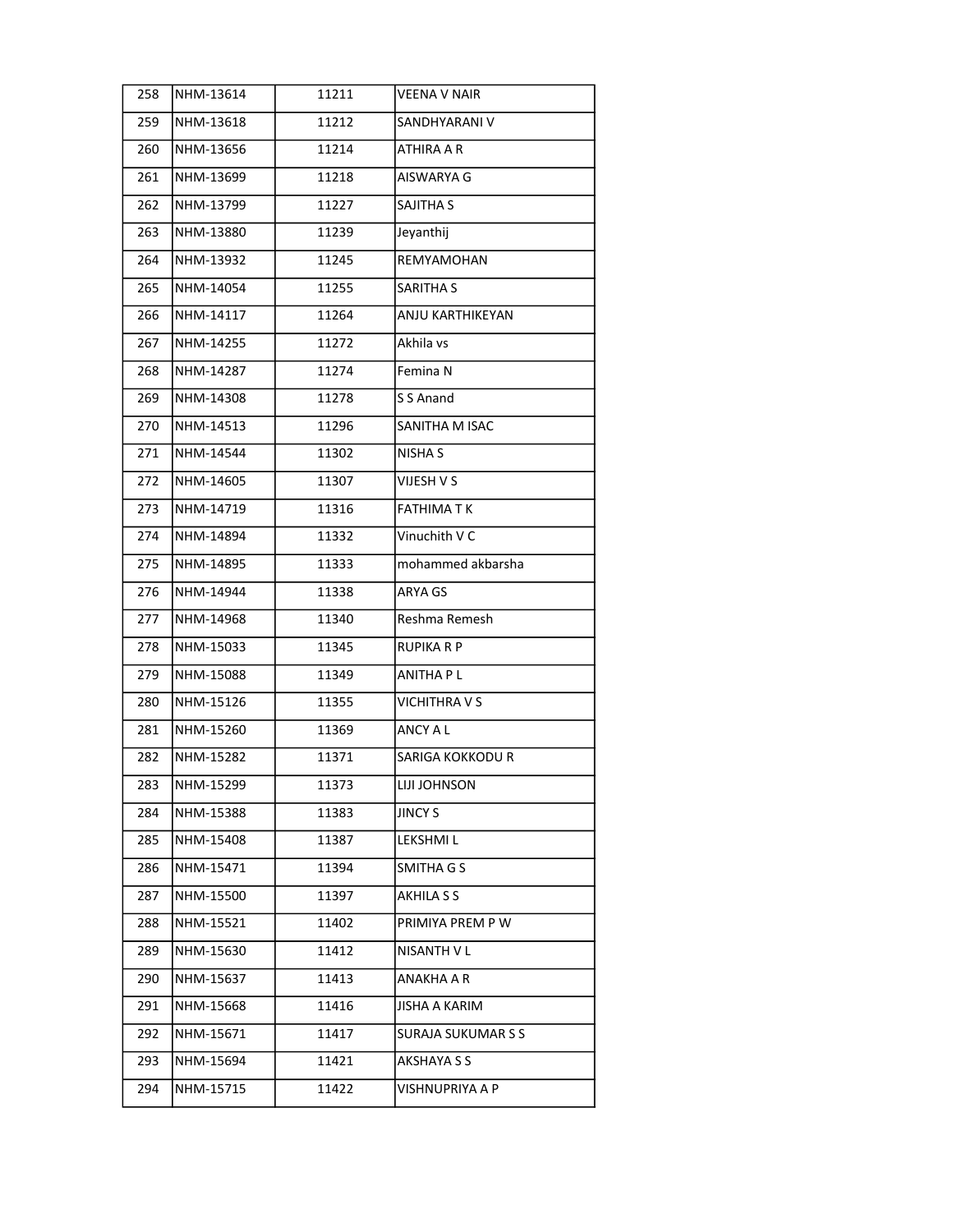| 295 | NHM-15790 | 11433 | ANJALI M S              |
|-----|-----------|-------|-------------------------|
| 296 | NHM-16022 | 11450 | DHANYA LEKSHMY. T.G     |
| 297 | NHM-16031 | 11451 | <b>BINDHYAS</b>         |
| 298 | NHM-16034 | 11452 | Soumya SP               |
| 299 | NHM-16116 | 11460 | Heera .T                |
| 300 | NHM-16295 | 11470 | <b>Bibitha Varghese</b> |
| 301 | NHM-16330 | 11474 | Divya Sreekumar         |
| 302 | NHM-16352 | 11477 | <b>SARANYA S R</b>      |
| 303 | NHM-16489 | 11485 | <b>SRUTHY B NAIR</b>    |
| 304 | NHM-16495 | 11486 | Rajikrishna S           |
| 305 | NHM-16542 | 11489 | AKHILA M.S              |
| 306 | NHM-16625 | 11493 | <b>JISHA S JAYAN</b>    |
| 307 | NHM-16686 | 11495 | LIJI.JOHN               |
| 308 | NHM-16763 | 11504 | ARYA M P                |
| 309 | NHM-16811 | 11508 | Solly sk                |
| 310 | NHM-16932 | 11517 | Archanass               |
| 311 | NHM-16999 | 11521 | REENA S G               |
| 312 | NHM-17086 | 11530 | <b>REVATHY A S</b>      |
| 313 | NHM-17267 | 11547 | <b>ARATHY A V</b>       |
| 314 | NHM-17304 | 11551 | ARYA B R                |
| 315 | NHM-17322 | 11554 | <b>HUSNA A</b>          |
| 316 | NHM-17351 | 11556 | Bhavya D R              |
| 317 | NHM-17371 | 11559 | LEKSHMI U MOHAN         |
| 318 | NHM-17477 | 11574 | ARYA ANAND V A          |
| 319 | NHM-17638 | 11586 | AJINAMOL V              |
| 320 | NHM-17780 | 11596 | RAKHI P NAIR            |
| 321 | NHM-17856 | 11605 | <b>SHINIR</b>           |
| 322 | NHM-17925 | 11610 | Sunju.s                 |
| 323 | NHM-18056 | 11617 | DEEPTHI M G             |
| 324 | NHM-18064 | 11619 | ANCY MOLS               |
| 325 | NHM-18121 | 11623 | LINCY LAWRANCE          |
| 326 | NHM-18151 | 11629 | ANUSREE G S             |
| 327 | NHM-18164 | 11631 | SOORYAUS                |
| 328 | NHM-18212 | 11633 | RESHMA SASI S S         |
| 329 | NHM-18215 | 11634 | ARATHY A L              |
| 330 | NHM-18261 | 11639 | Drishya H Nair          |
| 331 | NHM-18311 | 11647 | SHEEJA P S              |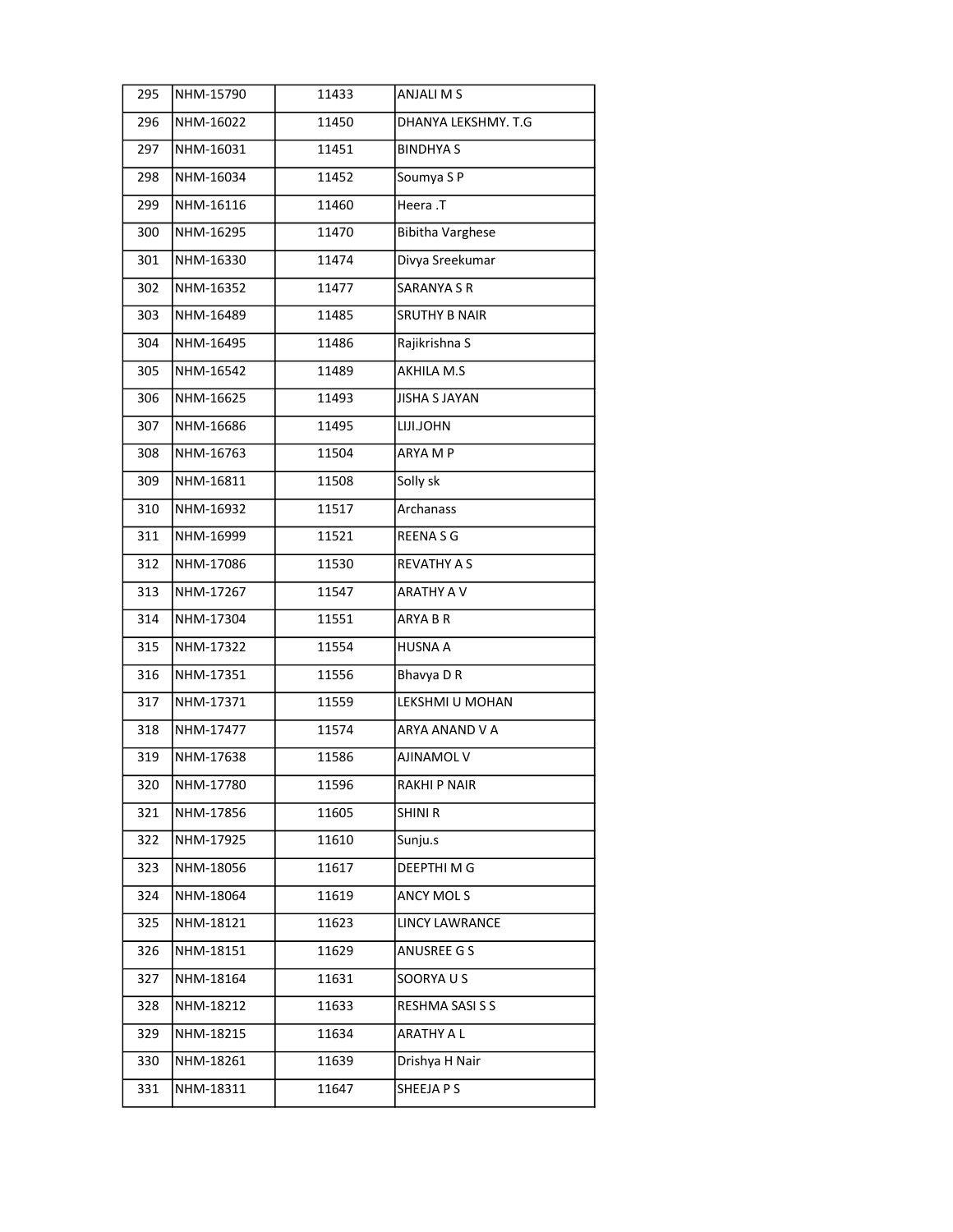| 332 | NHM-18313 | 11648 | <b>ASWATHY JAYAN S</b> |
|-----|-----------|-------|------------------------|
| 333 | NHM-18331 | 11650 | ALTHAF A R             |
| 334 | NHM-18424 | 11657 | ASWATHY D K            |
| 335 | NHM-18512 | 11668 | SHEKHA. R              |
| 336 | NHM-18547 | 11670 | ATHIRA SL              |
| 337 | NHM-18584 | 11673 | Salini.T.S             |
| 338 | NHM-18640 | 11678 | Akhil Raj T.R          |
| 339 | NHM-18653 | 11680 | SHERLY C               |
| 340 | NHM-18883 | 11707 | Prabhitha. A. P        |
| 341 | NHM-18889 | 11708 | ANUPAMA APPU           |
| 342 | NHM-18904 | 11711 | AHALYA S               |
| 343 | NHM-18931 | 11714 | ADITHYASURESH          |
| 344 | NHM-18958 | 11715 | CHINCHU M              |
| 345 | NHM-18959 | 11716 | <b>RESHMA REGUNATH</b> |
| 346 | NHM-18969 | 11717 | <b>ASWATHY CR</b>      |
| 347 | NHM-19117 | 11727 | ANUJA.S.S              |
| 348 | NHM-19129 | 11729 | <b>RUKSANA R</b>       |
| 349 | NHM-19149 | 11730 | <b>ELBY T ANDREWS</b>  |
| 350 | NHM-19262 | 11738 | Sonia AP               |
| 351 | NHM-19308 | 11745 | <b>SREEDEVIS</b>       |
| 352 | NHM-19364 | 11750 | RAGI KRISHNAN R G      |
| 353 | NHM-19368 | 11751 | Saranya S S            |
| 354 | NHM-19494 | 11765 | <b>JISHAMOL V</b>      |
| 355 | NHM-19518 | 11766 | NIMISHA H R            |
| 356 | NHM-19637 | 11779 | ARYA L M               |
| 357 | NHM-19660 | 11782 | ARCHANA CHANDRAN R I   |
| 358 | NHM-19664 | 11784 | SHEEJA D L             |
| 359 | NHM-19667 | 11786 | ARYA V S               |
| 360 | NHM-19717 | 11791 | Monicka JL             |
| 361 | NHM-19747 | 11797 | Maneesha manzoor       |
| 362 | NHM-19782 | 11804 | ANJU B S               |
| 363 | NHM-19804 | 11806 | ARYA S B               |
| 364 | NHM-19832 | 11808 | SANTHIV                |
| 365 | NHM-19892 | 11816 | APSARA VIJAYAN V M     |
| 366 | NHM-19976 | 11827 | ATHIRA A               |
| 367 | NHM-20048 | 11838 | VIJAYALEKSHMI S        |
| 368 | NHM-20056 | 11839 | Anjana Mohan R J       |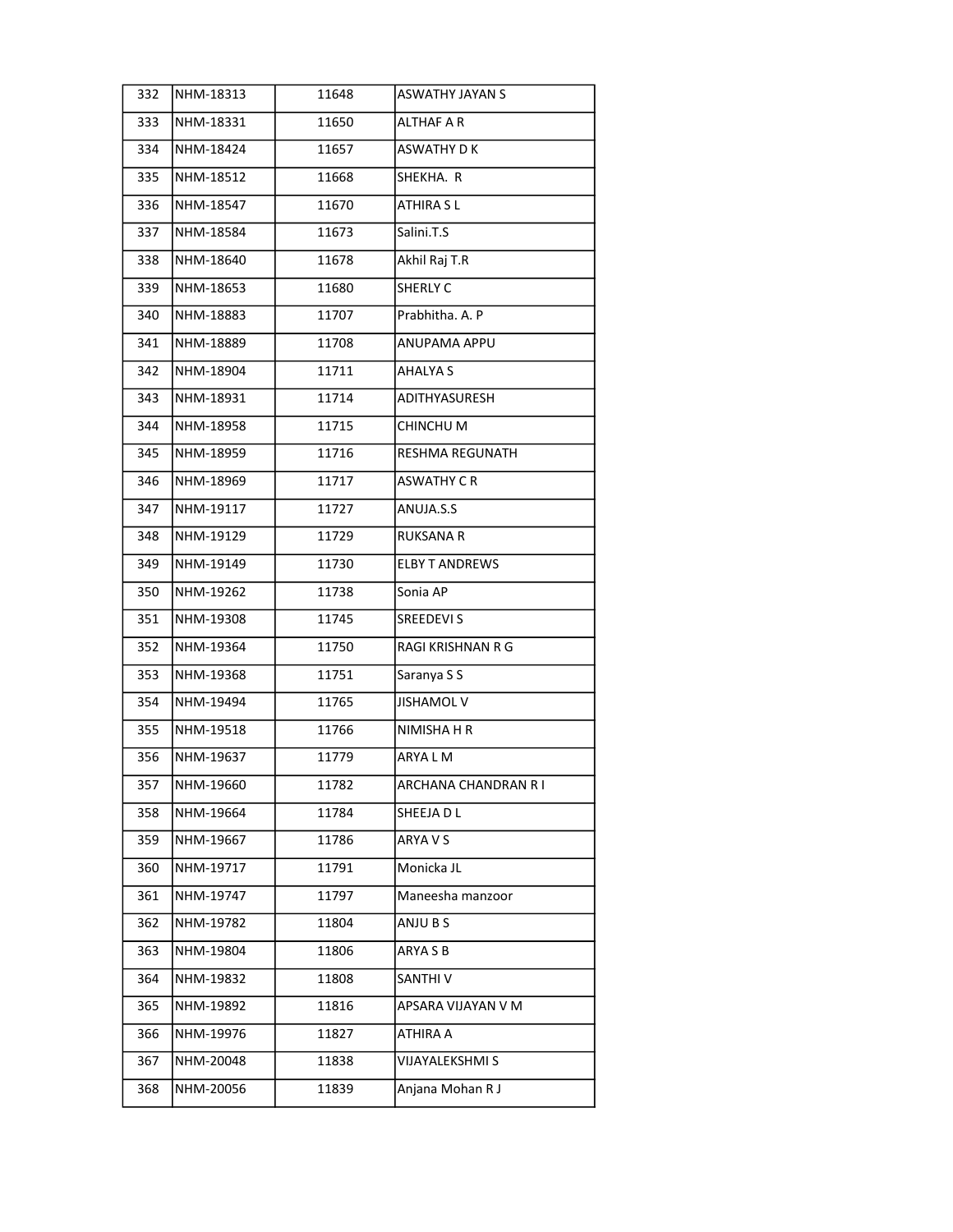| 369 | NHM-20140 | 11847 | SHAHANA S              |
|-----|-----------|-------|------------------------|
| 370 | NHM-20163 | 11851 | KAVITHA L              |
| 371 | NHM-20210 | 11855 | NAYANA S B             |
| 372 | NHM-20269 | 11861 | <b>GEETHU G NAIR</b>   |
| 373 | NHM-20293 | 11863 | ATHIRA G S             |
| 374 | NHM-20453 | 11874 | CHINJU S M             |
| 375 | NHM-20474 | 11877 | Jisha AR               |
| 376 | NHM-20477 | 11878 | MANJU V N              |
| 377 | NHM-20502 | 11881 | CHITHRA K V            |
| 378 | NHM-20532 | 11882 | JESSYMOL T T           |
| 379 | NHM-20536 | 11883 | ANJU A R               |
| 380 | NHM-20606 | 11888 | AMRITHA V M            |
| 381 | NHM-20623 | 11893 | <b>VEENA V S</b>       |
| 382 | NHM-20646 | 11896 | ANJUCW                 |
| 383 | NHM-20730 | 11903 | <b>KRISHNAS</b>        |
| 384 | NHM-20814 | 11917 | BIVITHA.S.P            |
| 385 | NHM-20837 | 11918 | <b>ANUSREE G S</b>     |
| 386 | NHM-20982 | 11927 | SOUMYA A C             |
| 387 | NHM-21001 | 11929 | ANJUIB                 |
| 388 | NHM-21073 | 11942 | <b>NEETHU GOPINATH</b> |
| 389 | NHM-21094 | 11944 | ATHIRA R G             |
| 390 | NHM-21127 | 11947 | <b>VINI VIJAYAN</b>    |
| 391 | NHM-21175 | 11950 | ANCHU B G NAIR         |
| 392 | NHM-21258 | 11957 | <b>AKHILA SM</b>       |
| 393 | NHM-21260 | 11958 | Remyakrishnan          |
| 394 | NHM-21312 | 11964 | ARUNIMA S KUMAR        |
| 395 | NHM-21346 | 11966 | SYAMA SASIDHARAN       |
| 396 | NHM-21448 | 11973 | VINOOP RAJ A           |
| 397 | NHM-21496 | 11975 | Sunu A R               |
| 398 | NHM-21524 | 11980 | SALI S S               |
| 399 | NHM-21622 | 11990 | REGAL IGNATIOUS        |
| 400 | NHM-21642 | 11993 | ARUNAMOL B V           |
| 401 | NHM-21905 | 12019 | REMYA S C              |
| 402 | NHM-21936 | 12020 | ANCY V A               |
| 403 | NHM-22032 | 12029 | <b>SHAMNA S</b>        |
| 404 | NHM-22098 | 12040 | Aswathy P              |
| 405 | NHM-22185 | 12049 | <b>SHYNIMOLSL</b>      |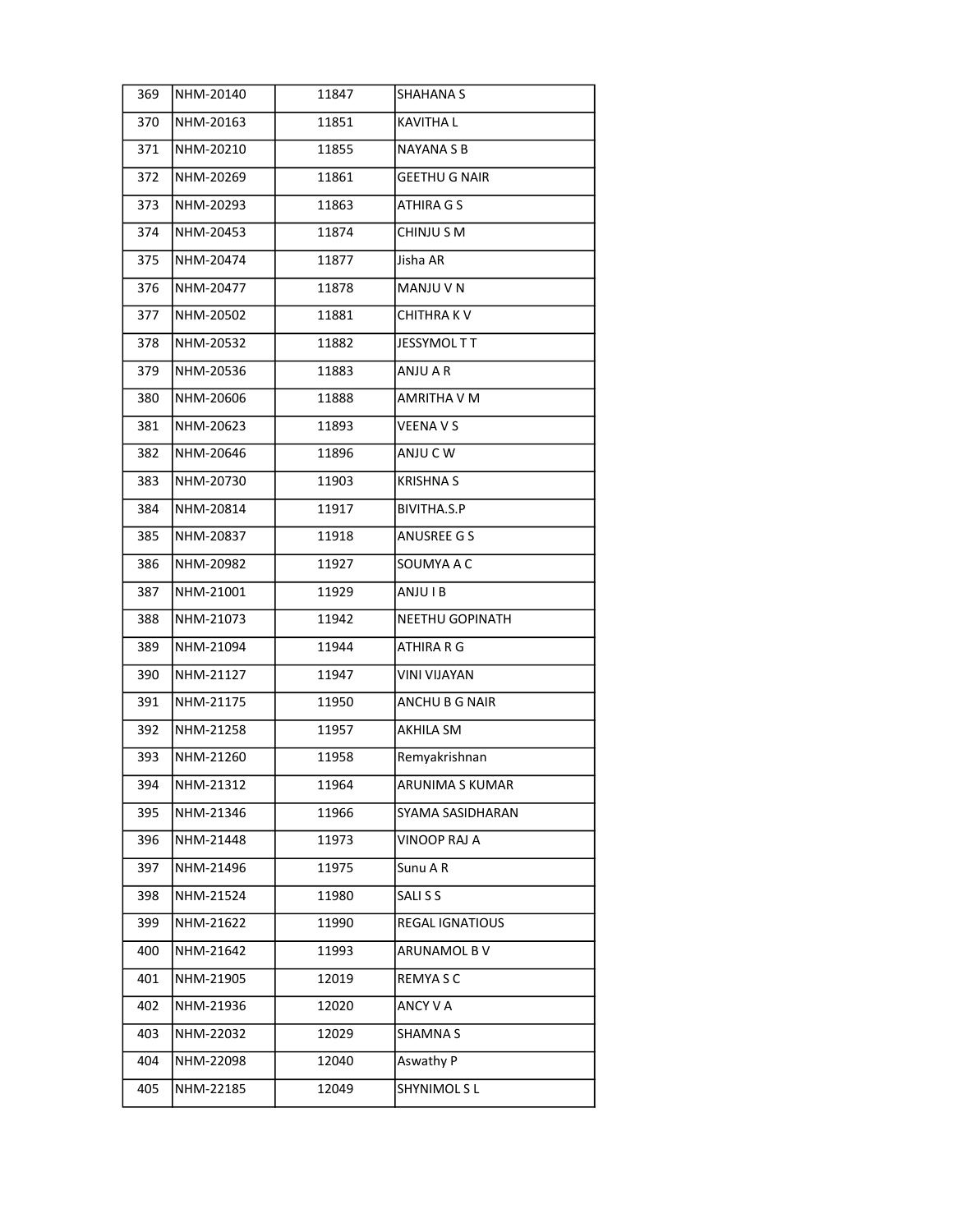| 406 | NHM-22228 | 12052 | DEEPA GR           |
|-----|-----------|-------|--------------------|
| 407 | NHM-22325 | 12064 | ARYA S R           |
| 408 | NHM-22337 | 12065 | kAVYA RAJENDRAN    |
| 409 | NHM-22372 | 12068 | MUBEENA S N        |
| 410 | NHM-22428 | 12072 | REMYA I            |
| 411 | NHM-22440 | 12073 | CHINCHU A C        |
| 412 | NHM-22490 | 12076 | ANANYA V S         |
| 413 | NHM-22577 | 12088 | ANJU DAS G M       |
| 414 | NHM-22629 | 12090 | PARVATHY B         |
| 415 | NHM-22650 | 12093 | AJISHA P S         |
| 416 | NHM-22755 | 12099 | RANI SUMANGALI G L |
| 417 | NHM-22769 | 12101 | SARANYA Y R        |
| 418 | NHM-22790 | 12104 | SOUMYAK.P          |
| 419 | NHM-22848 | 12110 | Reshma J S         |
| 420 | NHM-22915 | 12119 | <b>LEKSHMY S</b>   |
| 421 | NHM-22917 | 12120 | SUDHI.T.S          |
| 422 | NHM-23282 | 12149 | REMYA XAVIER       |
| 423 | NHM-23328 | 12152 | SANDHYA B          |
| 424 | NHM-23441 | 12165 | RENJU S SUDHAKAR   |
| 425 | NHM-23525 | 12178 | Anu.G.R            |
| 426 | NHM-23578 | 12184 | SMITHA DASP Y      |
| 427 | NHM-23685 | 12191 | Aswathyram C       |
| 428 | NHM-23881 | 12204 | smitha u s         |
| 429 | NHM-23906 | 12206 | <b>ASWATHY C B</b> |
| 430 | NHM-24002 | 12215 | <b>BIVIN V</b>     |
| 431 | NHM-24027 | 12217 | <b>ASWATHIMR</b>   |
| 432 | NHM-24211 | 12231 | ATHIRA S           |
| 433 | NHM-24455 | 12258 | ARCHANA S          |
| 434 | NHM-24469 | 12262 | ANEESH P           |
| 435 | NHM-24516 | 12266 | BIJI A             |
| 436 | NHM-24597 | 12278 | <b>BINI V L</b>    |
| 437 | NHM-24669 | 12284 | ARUN S             |
| 438 | NHM-24675 | 12285 | ARCHANA CHANDRAN B |
| 439 | NHM-24680 | 12286 | ANGEL DEEPTHI T R  |
| 440 | NHM-24725 | 12288 | KEERTHANA M S      |
| 441 | NHM-24855 | 12302 | ARYA K             |
| 442 | NHM-24890 | 12307 | MEENU V J          |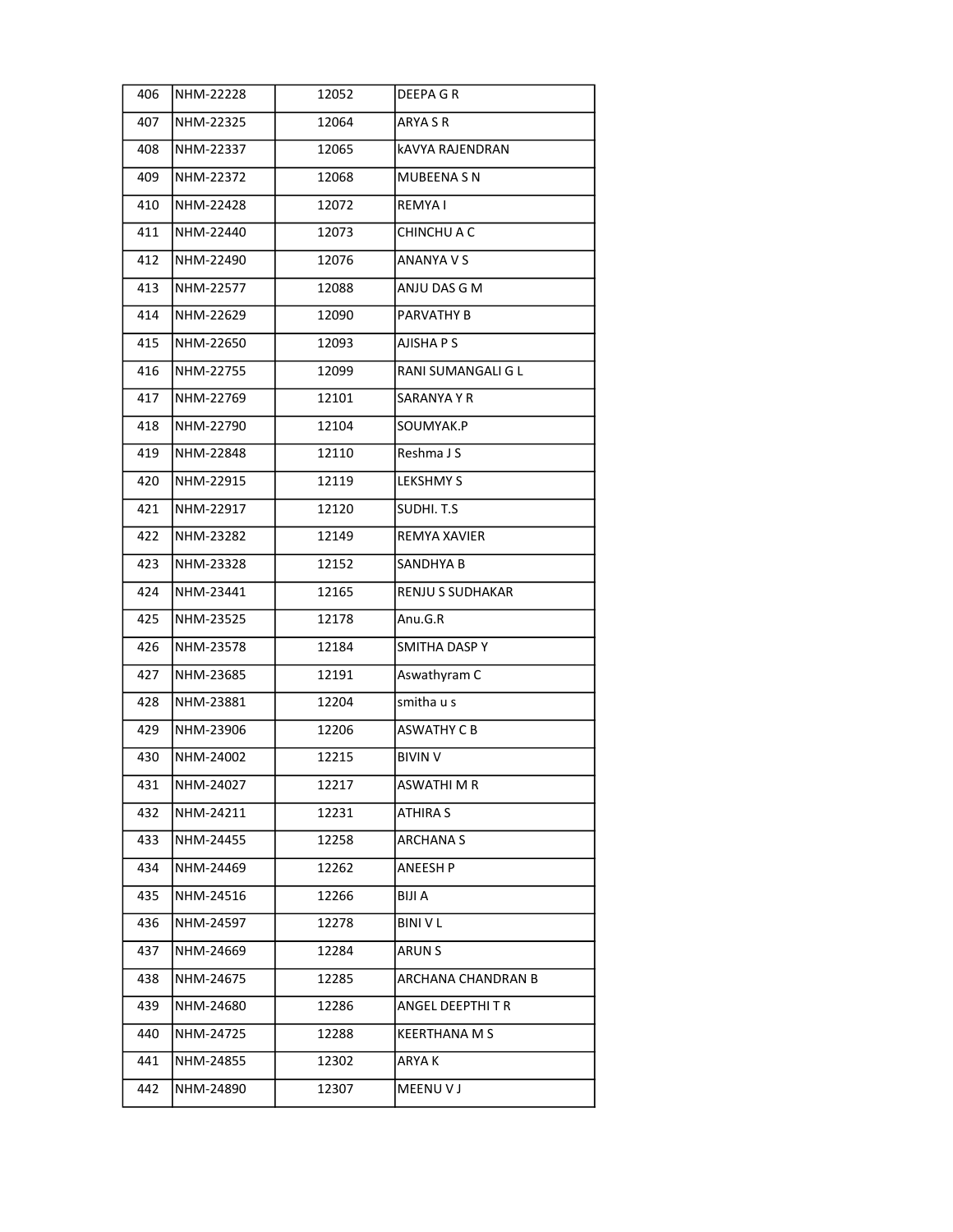| 443 | NHM-24899 | 12308 | SHAMNA                  |
|-----|-----------|-------|-------------------------|
| 444 | NHM-24936 | 12312 | JISHA B                 |
| 445 | NHM-24997 | 12319 | SHYINERAJ D             |
| 446 | NHM-25173 | 12336 | <b>ASWATHY L R</b>      |
| 447 | NHM-25182 | 12338 | CELIN JOSE K S          |
| 448 | NHM-25231 | 12348 | SHEEJA.S                |
| 449 | NHM-25244 | 12349 | REJITHA M R             |
| 450 | NHM-25384 | 12367 | SHERLY SV               |
| 451 | NHM-25451 | 12375 | DIVYA M J               |
| 452 | NHM-25599 | 12391 | DIVYA M S               |
| 453 | NHM-25619 | 12397 | KAVITHA A               |
| 454 | NHM-25667 | 12404 | Shainy TS               |
| 455 | NHM-25686 | 12405 | RESHMI KU               |
| 456 | NHM-25720 | 12409 | Muhammed Muneef A       |
| 457 | NHM-25808 | 12417 | ANUJA I R               |
| 458 | NHM-25819 | 12419 | RESHMA U                |
| 459 | NHM-25836 | 12421 | RINI THANKAM JACOB      |
| 460 | NHM-26075 | 12444 | <b>ASWATHY V S</b>      |
| 461 | NHM-26209 | 12451 | Dilu S R                |
| 462 | NHM-26310 | 12462 | <b>SARANYA S R</b>      |
| 463 | NHM-26381 | 12470 | KRISHNA PRIYA K         |
| 464 | NHM-26403 | 12473 | Sujad ks                |
| 465 | NHM-26444 | 12478 | SUJA L S                |
| 466 | NHM-26479 | 12481 | <b>DEEPU KRISHNAN B</b> |
| 467 | NHM-26494 | 12483 | ÀTHIRA S U              |
| 468 | NHM-26526 | 12489 | SONY G                  |
| 469 | NHM-26530 | 12490 | FATHIMA BADARUDEEN      |
| 470 | NHM-26563 | 12493 | Archana. S. R           |
| 471 | NHM-26720 | 12501 | RUTHMOL R SURENDRAN     |
| 472 | NHM-26737 | 12502 | Ann Xavier              |
| 473 | NHM-26795 | 12506 | SUMAYYA K R             |
| 474 | NHM-26938 | 12514 | DAYANA K S              |
| 475 | NHM-26980 | 12518 | Vijayalekshmi P S       |
| 476 | NHM-27057 | 12524 | Aswathy M S             |
| 477 | NHM-27065 | 12526 | Sniya k joshy           |
| 478 | NHM-27115 | 12531 | NITHIN RAJ S            |
| 479 | NHM-27215 | 12536 | ANJU T                  |